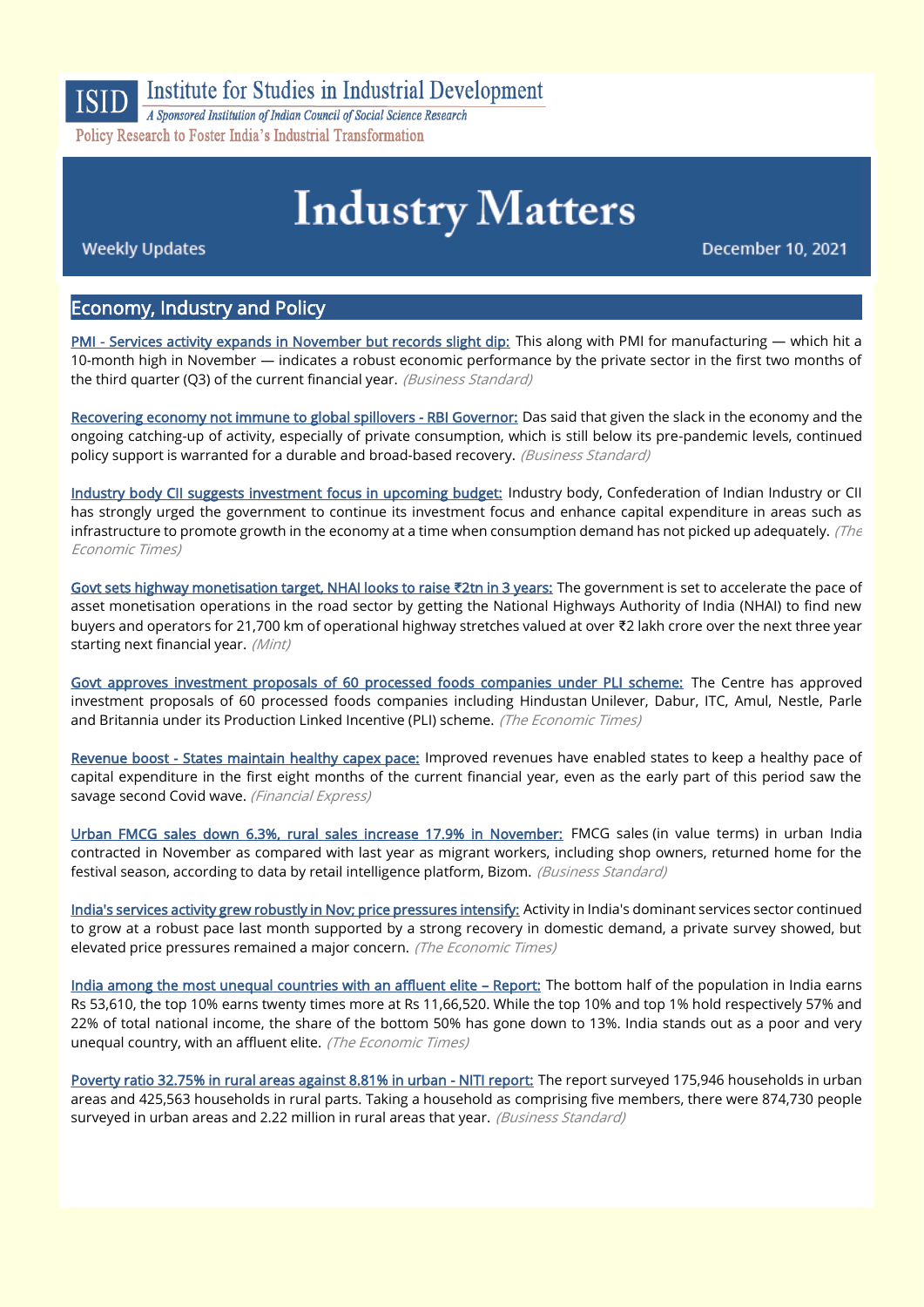#### Foreign Investments

[FDI in food processing sector down 54 pc to Rs 2,934 crore last fiscal:](https://economictimes.indiatimes.com/news/economy/finance/fdi-in-food-processing-sector-down-54-pc-to-rs-2934-crore-last-fiscal/articleshow/88070611.cms) The minister said that the FDI inflows in the food processing sector stood at USD 393.41 million in 2020-21 as against USD 904.70 million in the previous year. (The Economic Times)

[2,783 foreign companies shut India operations since 2014 - Govt to Parliament:](https://economictimes.indiatimes.com/news/economy/indicators/2783-foreign-companies-shut-india-operations-govt-to-parliament/articleshow/88170984.cms) There are 12,458 active subsidiaries of foreign companies as on November 30, according to Commerce and industry minister Piyush Goyal. (The Economic Times)

[India, Russia sign pact to deepen space cooperation:](https://economictimes.indiatimes.com/news/science/india-russia-sign-pact-to-deepen-space-cooperation/articleshow/88130854.cms) A joint statement issued after the summit said the two countries welcomed the enhanced cooperation between the Russian State Space Corporation 'Roscosmos' and the Indian Space Research Organisation (ISRO) including in the human spaceflight programmes and satellite navigation. (The Economic Times)

#### Trade Policy and Competitiveness

[India's mission to WTO inks MoU with 2 institutes for capacity building, research in international trade law:](https://economictimes.indiatimes.com/news/economy/foreign-trade/indias-mission-to-wto-inks-mou-with-2-institutes-for-capacity-building-research-in-international-trade-law/articleshow/88148439.cms?from=mdr) The MoU aims to enhance India's capacity in formulating its foreign trade policy and contribute towards ensuring stability in the global trade regime. (The Economic Times)

[Forex reserves down by \\$2.713 million to \\$637.687 billion:](https://www.business-standard.com/article/finance/forex-reserves-down-by-2-713-million-to-637-687-billion-121120301019_1.html) The country's foreign exchange reserves declined by USD 2.713 billion to USD 637.687 billion in the week to November 26, RBI data showed. (Business Standard)

[Exports rise 44.2% YoY, imports 45.3%:](https://economictimes.indiatimes.com/news/economy/indicators/exports-rise-44-2-yoy-imports-45-3/articleshow/88176232.cms) Merchandise exports were \$8.5 billion during December 1-7, while imports rose at a faster pace at \$14.14 billion netting a trade deficit of \$5.64 billion in the week, a government source said. (The Economic Times)

[India, UAE aim to conclude trade pact talks next week:](https://economictimes.indiatimes.com/news/economy/foreign-trade/india-uae-aim-to-conclude-trade-pact-talks-next-week/articleshow/88077224.cms) "The third round of India-UAE CEPA negotiations are scheduled to be held in New Delhi on December 6-10 wherein both sides aim to conclude the negotiations," the commerce and industry ministry said in a statement. (The Economic Times)

[Food exporters fret over registration in China:](https://economictimes.indiatimes.com/news/economy/foreign-trade/food-exporters-fret-over-registration-in-china/articleshow/88151864.cms) India's food product exporters supplying to China are worried as they rush to register with Chinese customs and allow their supply chain for inspection, a mandatory requirement that kicks in from January next year. (The Economic Times)

[India to push back on \\$1-billion Russian helicopter deal](https://www.business-standard.com/article/current-affairs/india-to-push-back-on-1-billion-russian-helicopter-deal-report-121120301230_1.html) - Report: India won't go ahead with building Russian helicopters locally under a \$1 billion deal when President Vladimir Putin visits New Delhi next week, according to senior government officials with knowledge of the matter, complicating plans to modernize the world's third largest military force. (Business Standard)

[US largest trading partner of India during Apr-Oct](https://economictimes.indiatimes.com/news/economy/foreign-trade/us-largest-trading-partner-of-india-during-apr-oct-govt/articleshow/88072704.cms) – Govt: The government on Friday said during the April-October period this fiscal, the US has once again emerged as the largest trading partner of India with bilateral merchandise trade of USD 67.41 billion. (The Economic Times)

[Agricultural exports rise by 13% in Apr-Nov:](https://economictimes.indiatimes.com/small-biz/trade/exports/insights/agricultural-exports-rise-by-13-in-apr-nov/articleshow/88101107.cms) India's exports of agricultural and processed food products rose by more than 13 per cent during April-November this fiscal to USD 23.26 billion, the commerce ministry said on Saturday. (The Economic Times)

[Singapore fits into India's development journey - Principal Eco Advisor Sanyal:](https://economictimes.indiatimes.com/news/economy/policy/singapore-fits-into-indias-development-journey-principal-eco-advisor-sanyal/articleshow/88071808.cms) Singapore fits very much into what India will do in the next 30 years as part of the ongoing reform process and building on the past three decades of liberalisation, acclaimed economist and Principal Economic Advisor to the Indian government Sanjeev Sanyal has said. (The Economic Times)

#### Corporate Sector

[Jio-BP, Mahindra Group sign MoU for EV, low-carbon solution:](https://economictimes.indiatimes.com/markets/companies/jio-bp-mahindra-group-sign-mou-for-ev-low-carbon-solution/articleshow/88166379.cms) A joint venture of Reliance Industries Ltd and BP of the UK on Wednesday said it has signed an agreement with the Mahindra Group to explore EV and low-carbon solutions, including battery swapping technology options, for electric 3-wheelers. (The Economic Times)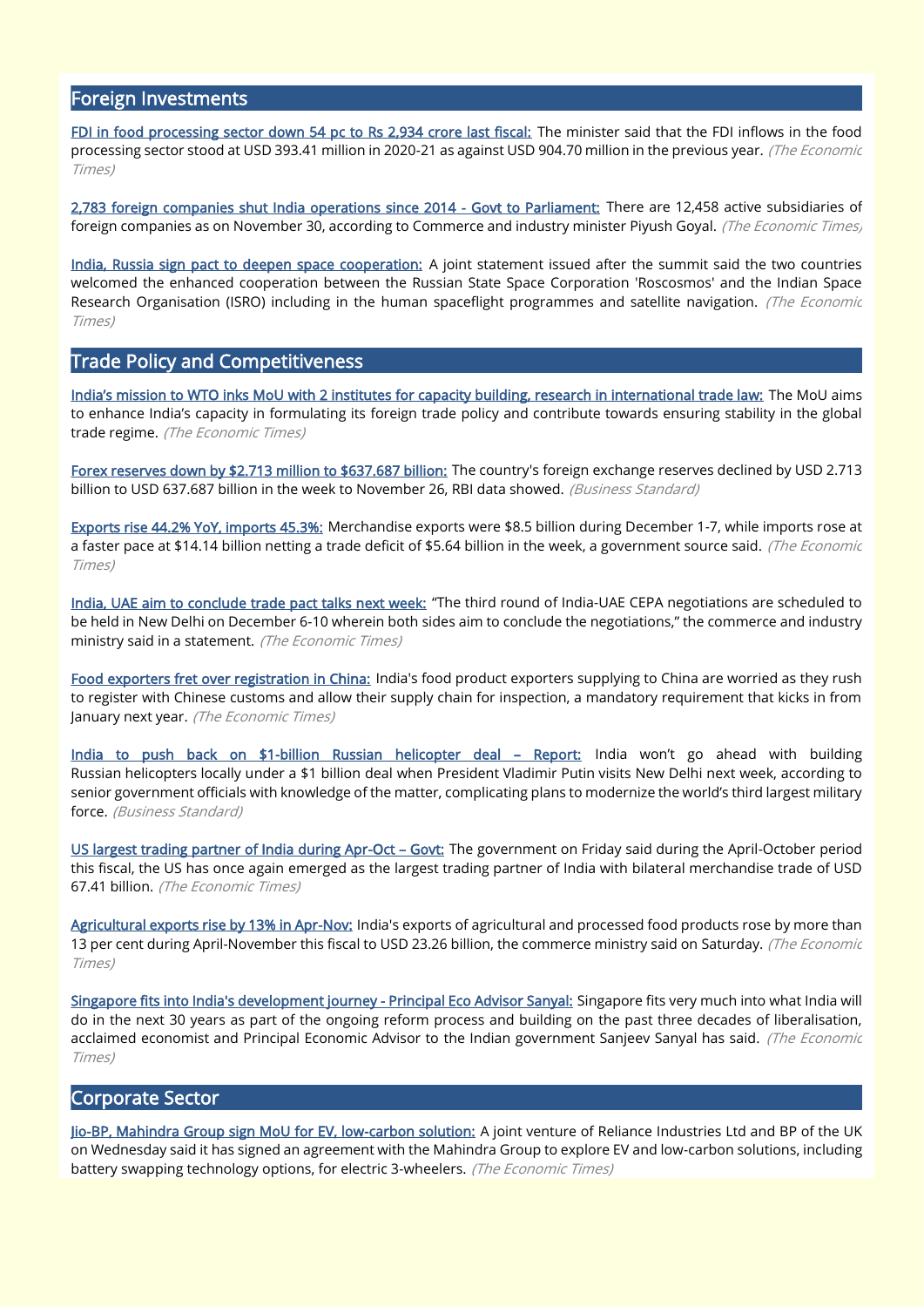[Airtel & Juniper Networks sign deal for extension broadband coverage:](https://economictimes.indiatimes.com/industry/telecom/telecom-news/airtel-juniper-networks-sign-deal-for-extension-broadband-coverage/articleshow/88160176.cms) Bharti Airtel selects California-based Juniper Networks for network upgrades for the expansion of Airtel's nationwide broadband coverage across India. (The Economic Times)

[Delhivery buys US-based UAS platform Transition Robotics for unknown sum:](https://www.business-standard.com/article/companies/delhivery-buys-us-based-uas-platform-transition-robotics-for-unknown-sum-121120800805_1.html) Fully-integrated logistics services firm Delhivery said it has acquired Transition Robotics Inc., a California-based company focused on developing unmanned aerial system (UAS) platforms, for an undisclosed amount. (Business Standard)

[Tata Motors to invest over \\$1 billion in CV business:](https://economictimes.indiatimes.com/industry/auto/auto-news/tata-motors-to-invest-over-1-billion-in-cv-business/articleshow/88176288.cms) Tata Motors, the nation's largest truck maker, has lined up an investment of more than \$1 billion (over Rs 7,500 crore) in the coming 4-5 years to recraft its road map for the commercial vehicle business, with electric vehicles at its core, people in the know said. (The Economic Times)

[Three Indian companies among top 100 in arms sales globally:](https://indianexpress.com/article/india/three-indian-companies-among-top-100-in-arms-sales-globally-7659899/) Three Indian companies are among the world's top 100 for combined arms sales in 2020, said a new report by the Stockholm International Peace Research Institute (SIPRI), which tracks global arms trade. The three are: Hindustan Aeronautics Limited (HAL), Indian Ordnance Factories, and Bharat Electronics Limited (BEL). (The Indian Express)

[Byju's acquires Austria's math platform GeoGebra in \\$100 million deal:](https://economictimes.indiatimes.com/tech/startups/byjus-acquires-austria-based-math-platform-geogebra/articleshow/88162698.cms) Edtech major Byju's on Wednesday said it has acquired Austria-headquartered GeoGebra that runs an interactive mathematics learning tool with a community of over 100 million learners spread across some 195 countries. (The Economic Times)

### MSMEs and Start-ups

[MoUs signed in Tamil Nadu to serve the micro, small and medium industries:](https://economictimes.indiatimes.com/news/economy/policy/mous-signed-in-tamil-nadu-to-serve-the-micro-small-and-medium-industries/articleshow/88172239.cms) The Tamil Nadu government on Wednesday announced the signing of memorandum of understandings between Tamil Nadu Industrial Investment Corporation Ltd (TIIC) and Tamil Nadu Small Industries Development Corporation (TANSIDCO) to serve the micro, small and medium industries in the state. (The Economic Times)

[IT minister asks bankers to create robust, digital platform for easy credit availability to small businesses:](https://economictimes.indiatimes.com/industry/banking/finance/banking/it-minister-asks-bankers-to-create-robust-digital-platform-for-easy-credit-availability-to-small-businesses/articleshow/88105040.cms) IT Minister Ashwini Vaishnaw on Sunday exhorted the banking industry to create an innovative digital platform -- as powerful, seamless and robust as UPI -- for providing quick and easy credit to MSMEs, small businessmen, and those at the bottom of pyramid. (The Economic Times)

[Electric mobility solutions startup Matter to invest Rs 1,500 crore in Gujarat:](https://economictimes.indiatimes.com/industry/renewables/electric-mobility-solutions-startup-matter-to-invest-rs-1500-crore-in-gujarat/articleshow/88129229.cms) Start-up electric mobility solutions and energy storage provider Matter on Monday said it plans to invest Rs 1,500 crore over the next five years in Gujarat. (The Economic Times)

[Meta to skill 1 crore small businesses, 2,50,000 creators in India:](https://economictimes.indiatimes.com/small-biz/sme-sector/meta-to-skill-1-crore-small-businesses-250000-creators-in-india/articleshow/88160478.cms) Meta opened its new office in Gurugram on Wednesday and said its new office will host the Centre for Fuelling India's New Economy (C-FINE) with a commitment to train one crore small businesses and 2,50,000 creators in the next three years. (The Economic Times)

[ECLGS helped 65% MSMEs through financial troubles, 57% found it difficult to access](https://economictimes.indiatimes.com/small-biz/sme-sector/eclgs-scheme-helped-65-msmes-through-financial-troubles-report/articleshow/88184052.cms) – Report: Based on a survey of 756 MSMEs, 65% of the respondents said the ECLGS scheme helped their business tide through financial troubles and 68% were confident about a future positive outlook. (The Economic Times)

#### Employment and Industrial Relations

[India's employability improves marginally to 46.2% from 45.97% last year:](https://economictimes.indiatimes.com/jobs/indias-employability-improves-marginally-to-46-2-up-from-45-97-last-year/articleshow/88186260.cms) "The pandemic has shown us that remote learning and remote work are going to become the new normal for many sectors across IT, business consultancy, financial services, and very specifically one industry leading the game, the education industry," Nirmal Singh, Founder & CEO, Wheebox said. (The Economic Times)

[Employment data disappoints in November:](https://www.business-standard.com/article/opinion/employment-data-disappoints-in-november-121120601138_1.html) The encouraging signs are that the unemployment rate declined from 7.8 per cent in October to 7 per cent in November; the employment rate rose by a whisker — from 37.28 per cent to 37.34 per cent. This translated into employment increasing by 1.4 million, from 400.8 million to 402.1 million in November 2021. (Business Standard)

[Govt to chalk out legal road map for working from home:](https://economictimes.indiatimes.com/news/economy/policy/govt-to-chalk-out-legal-road-map-for-working-from-home/articleshow/88113833.cms) India is eyeing a comprehensive framework for work from home that will define the liability of employers towards employees working from home. (The Economic Times)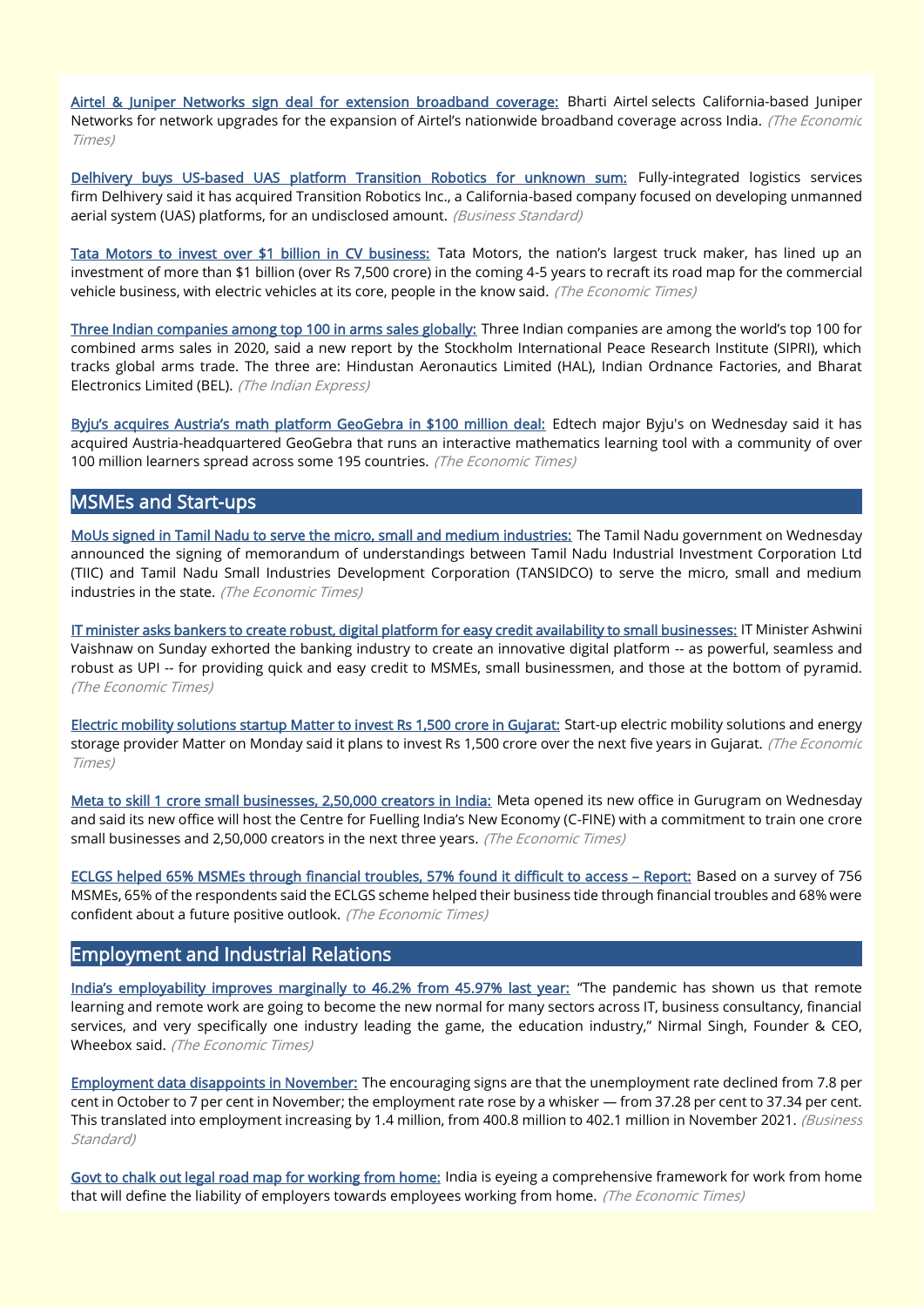# Industrial Finance

PM Modi's 59[-min MSME loans - 2.36 lakh loans in 3 years but only this much sanctioned in last 12 months:](https://www.financialexpress.com/industry/sme/msme-fin-pm-modis-59-min-msme-loans-2-36-lakh-loans-in-3-years-but-only-this-much-sanctioned-in-last-12-months/2384787/?from=others) The 59-minute loan approval scheme by SIDBI for micro, small, and medium enterprises (MSMEs), which completed three years of operation in November, had sanctioned 2.36 lakh loans involving Rs 79.149 crore as of November 30, 2021. (Financial Express)

[Banks can prepay TLTRO funds - RBI:](https://www.thehindubusinessline.com/money-and-banking/banks-can-prepay-tltro-funds-rbi/article37902270.ece) The Reserve Bank of India (RBI) will provide banks one more option to prepay the outstanding amount of funds availed under the Targeted Long-Term Repo Operations (TLTRO 1.0 and 2.0). (The Hindu BusinessLine)

[Rules on banks' investment portfolios to be revamped first time in 21 years:](https://www.business-standard.com/article/economy-policy/rules-on-banks-investment-portfolios-to-be-revamped-first-time-in-21-years-121120900024_1.html) For the first time in 21 years, the Reserve Bank of India (RBI) will revise norms for investment portfolios of commercial banks to reflect changes in global standards on valuation and measurement, and progress in the domestic market. (Business Standard)

[Till September, 421 cases resolved under insolvency law; 1,149 cases went for liquidation:](https://economictimes.indiatimes.com/news/economy/finance/till-september-421-cases-resolved-under-insolvency-law-1149-cases-went-for-liquidation/articleshow/88147977.cms) As of September 30, a total of 4,708 CIRPs were initiated under the IBC. "The realisable value of 421 cases which were resolved through a resolution plan as on 30th September, 2021 is Rs 2.55 lakh crore for all creditors, including financial creditors. (The Economic Times)

[PSBs restructure over Rs 58,500 crore loan advanced to 9.8 lakh MSME accounts amid pandemic](https://economictimes.indiatimes.com/small-biz/sme-sector/psbs-restructure-over-rs-58500-crore-loan-advanced-to-9-8-lakh-msme-accounts-amid-pandemic-govt/articleshow/88136617.cms) – Govt: Public sector banks (PSBs) effected restructuring of 9.8 lakh accounts of micro, small and medium enterprises, due to the impact of Covid-19 pandemic, amounting to Rs 58,524 crore as of November 26, the government said in Parliament on Monday. (The Economic Times)

[RBI new norms likely to increase NBFCs bad loans by one-third](https://economictimes.indiatimes.com/news/economy/policy/rbi-new-norms-likely-to-increase-nbfcs-bad-loans-by-one-third-study/articleshow/88071412.cms) – Study: The recent clarification by the Reserve Bank of India on non-performing advances (NPA) may increase non-banking financial companies' (NBFC) bad loans by one-third, says a report. (The Economic Times)

#### Technology and Innovation

[Need to convert Fintech initiatives into Fintech revolution - PM Modi:](https://www.business-standard.com/article/current-affairs/need-to-convert-fintech-initiatives-into-fintech-revolution-pm-modi-121120300364_1.html) Observing that India has proved to the world that it is second to none when it comes to adopting technology, he said transformational initiatives under Digital India have opened doors for innovative fintech solutions to be applied in governance. (Business Standard)

[Norms soon for spraying fertiliser via drones:](https://www.thehindubusinessline.com/todays-paper/article37891383.ece) The Centre is finalising the guidelines for the use of drones in applying fertiliser to crops. India expects to emulate Israel and Europe in adopting this new method, which may help reduce consumption, save on subsidy and improve soil health. (The Hindu BusinessLine)

[Over 93% of villages in country have mobile broadband coverage - Chauhan:](https://www.business-standard.com/article/pti-stories/over-93-pc-of-villages-in-country-have-mobile-broadband-coverage-chauhan-121120800970_1.html) It is estimated that out of 5,97,618 inhabited census villages (as per Census 2011) in the country, a total number of 5,58,537 villages have been connected with mobile broadband through 3G/4G mobile technologies. (Business Standard)

[India looking forward to leverage digital payments stack; in talks with regulators globally](https://economictimes.indiatimes.com/news/economy/policy/india-looking-forward-to-leverage-digital-payments-stack-in-talks-with-regulators-globally-npci/articleshow/88069574.cms) – NPCI: India is looking forward to leveraging the stack it has built in the digital payments space and the National Payments Corporation of India (NPCI) is reaching out to many countries to help them build their own payment systems, its MD & CEO Dilip Asbe said on Friday. (The Economic Times)

[MeitY releases national strategy on blockchain for its adoption in govt systems:](https://economictimes.indiatimes.com/news/economy/policy/meity-releases-national-strategy-on-blockchain-for-its-adoption-in-govt-systems/articleshow/88077703.cms) The ministry has adopted a multiinstitutional approach for the national blockchain framework, which includes C-DAC for research and development of the framework, NIC and NICSI for hosting the national-level blockchain infrastructure and offering blockchain as a service. (The Economic Times)

## Industrial Infrastructure, Clusters and SEZs

[PM Modi inaugurates, lays foundation stone for multiple projects worth Rs 18,000 crore in Dehradun:](https://economictimes.indiatimes.com/news/economy/infrastructure/pm-modi-inaugurates-lays-foundation-stone-for-multiple-projects-worth-rs-18000-crore-in-dehradun/articleshow/88089493.cms) Prime Minister Narendra Modi on Saturday inaugurated and laid the foundation stone for multiple projects worth around Rs 18,000 crore on Saturday in Dehradun. The Prime Minister laid the foundation stone of eleven development projects. (The Economic Times)